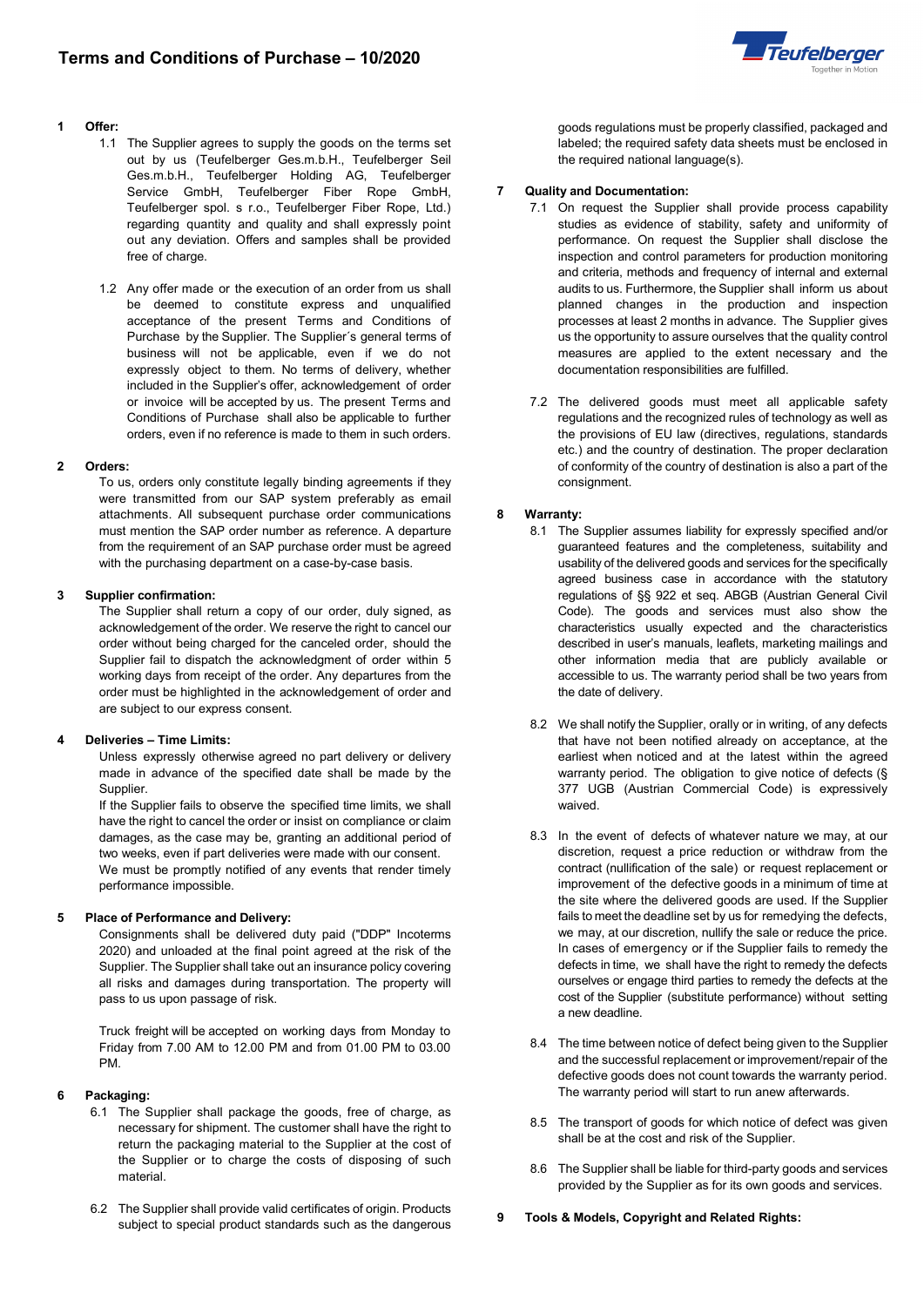- 9.1 Unless the parties agree otherwise tool and model ownership will pass to us. Tools and models must be stored safely and kept insured by the Supplier. By accepting the order the Supplier agrees to hand over tools and models free of charge.
- 9.2 We shall retain ownership in and the exclusive usage rights to the drawings, documents, information and know-how provided to the Supplier by us. The Supplier recognizes that the protection of such materials and know-how by intellectual property rights is exclusive to us.

# **10 Rights to the Contractual Item**

- 10.1 The Supplier undertakes to ensure that the use of its goods and services shall in no way be affected by any assertion of third-party rights (brands, models, patents and territorial protection) or violate any existing boycott clauses, blacklists etc.
- 10.2 If any violation of third-party rights or boycotts and blacklists should emerge later on, the Supplier shall promptly notify us. The Supplier undertakes to indemnify and hold us and/or the end user harmless in the event that such infringements or violations of law are claimed.

## **11 Retention of Title:**

We retain title to all materials ordered by us or third parties for purchase order execution.

## **12 Cancellation of a Contract**

- 12.1 We shall have the right to cancel the contract, in whole or in part, in the event of breach, on reasonable notice (usually two weeks). A reminder for contract compliance shall also be deemed giving reasonable notice. Breaches of contract include, but are not limited to: Failure to meet provisional and final deadlines, unapproved subcontracting or defects jeopardizing performance of contract to our contracting partners by us. Any assignment of claims contrary to the nonassignment clause herein shall entitle us to terminate the contract for cause.
- 12.2 We have the right to terminate the contract, in whole or in part, also in case of no fault of the Supplier. In such a case we are obligated to pay the Supplier the contract price proportional to the goods and services already delivered and moreover reimburse the Supplier for any proven direct costs of deliveries and services in progress. The Supplier shall be obligated, after declaring the contract terminated, to make every effort to keep the costs to be reimbursed by us as low as possible.

# **13 Terms of Payment:**

Unless specifically otherwise agreed in writing invoices must be paid in Euros within 30 days of receipt, but not before all goods have arrived, allowing a discount of 3%.

Any costs that may arise (e.g. currency risk, expenses, money transfer charges) shall be borne by the Supplier.

Should any tax or fee that was included in the price be cut in the time between placing an order and fulfilling it, we shall have the right to request a proportionate price reduction. In the case of delivery complaints we shall have the right to withhold due payments.

The Supplier may only assign accounts receivable from us with our written approval.

## **14 Currency Clause:**

In the case of an exchange rate fluctuation of more than 2% between the currency agreed upon in the contract and the Euro since the date of conclusion of the contract, the due amount shall be accordingly adjusted to ensure that we do not sustain a loss.



#### **15 Invoices and Delivery Notes:**

Please send system-generated invoices in PDF format in the future to the email address indicated in the order.

Paper originals are no longer needed. A delivery note containing a precise description of goods must be enclosed in the shipment. We shall have the right to withhold payments until receipt of a proper and complete invoice and delivery note.

Invoices and delivery papers must reference the order number and the order date.

## **16 Liability:**

The Supplier is liable for any direct or indirect losses incurred by us or third parties through a delivery, and their consequences, as well as for its own actions and for the actions of its employees or subcontractors. The liability is unlimited in amount. Furthermore, the Supplier is liable for damage caused by defective products, loss of interest, lost profit and loss of information and data. The Supplier's liability remains unaffected by any subsequent further processing by us or third-party reworking.

The Supplier is also liable for any consequences and losses arising from deliveries breaching legal provisions, infringing patents and copyrights, utility models or other rights or containing noxious substances.

The Supplier undertakes to indemnify and hold us harmless, if we should be held liable for damage (e.g. under the product liability law) resulting from defective deliveries and/or services or deliveries and/or services provided by the Supplier's subcontractors.

#### **17 Product Liability and Obligation to Obtain Insurance:**

The Supplier has full liability within the scope of the Austrian Product Liability Act of 1988; exemption declarations in general or specific terms and conditions are not accepted.

As a consequence the Supplier is fully liable for any damage resulting from a fault in the Supplier's goods or services.

The Supplier must take out an uncapped product liability insurance policy covering all conceivable damage events under the Austrian Product Liability Act. On request a certificate for evidence of sufficient liability insurance must be provided. Potential risks involved in the use of the Supplier's products must be expressly pointed out in writing in the user´s manual or in any other suitable form.

#### **18 Governing Law and Place of Jurisdiction:**

All business and contractual relationships between the Suppliers and us shall be governed by the Austrian substantive laws excluding the conflict of law rules without giving effect to the UN Convention on Contracts for the International Sale of Goods (CISG). Any dispute and claims that may arise, including, but not limited to, the validity of these Terms and Conditions of Purchase, shall be settled by the competent court in Wels. We shall also have the right to assert our claims at the Supplier's place of general jurisdiction.

## **19 Data Protection**

The personal data of our Suppliers is stored and processed if it was provided to us for a purpose known to the Supplier, e.g. to enter into a business transaction with us.

We make sure the data we handle is protected against manipulation, loss, destruction, unauthorized access and unauthorized disclosure by continuously implementing additional protection measures to enhance data security in line with technology developments. The data of our Suppliers is stored, used and processed in accordance with the legal regulations and no longer than 7 years after the business relationship ends.

Our Suppliers have the right to revoke their consent to the use of their data and to be informed what information is held about